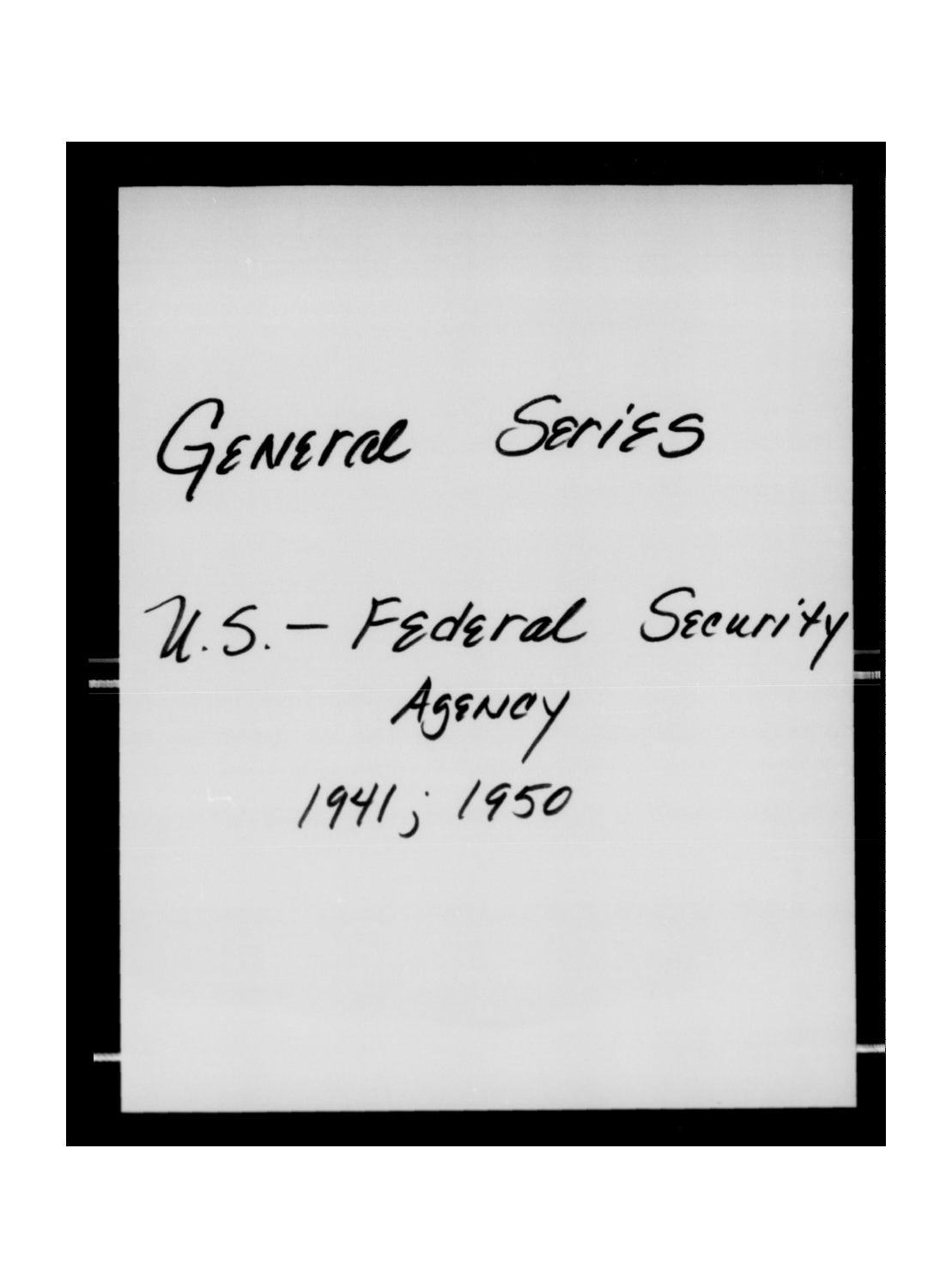**FEDERAL SECURITY AGENCY NATtONAL YOUTH ADM!N!STRAT!ON**  2145 C STREET NW., WASHINGTON, D. C.

March 17, 1941

Mr. John M. Gillespie, Secretary-Treasurer International Brotherhood of Teamsters, Chauffeurs, Stablemen and Helpers of America 222 last Michigan Street Lidia-apolis, Indiana

Dear Mr. Gillespie:

I would like very much to be placed on your complimentary mailing list to receive the official publication of your Brotherhood and any other of your publications that you desire to forward to me from time to time.

It would also be appreciated if you would send me a copy of your Constitution and By-Lews.

Sincerely yours. Le

Henry 3. Iler Labor Reletions Consultant